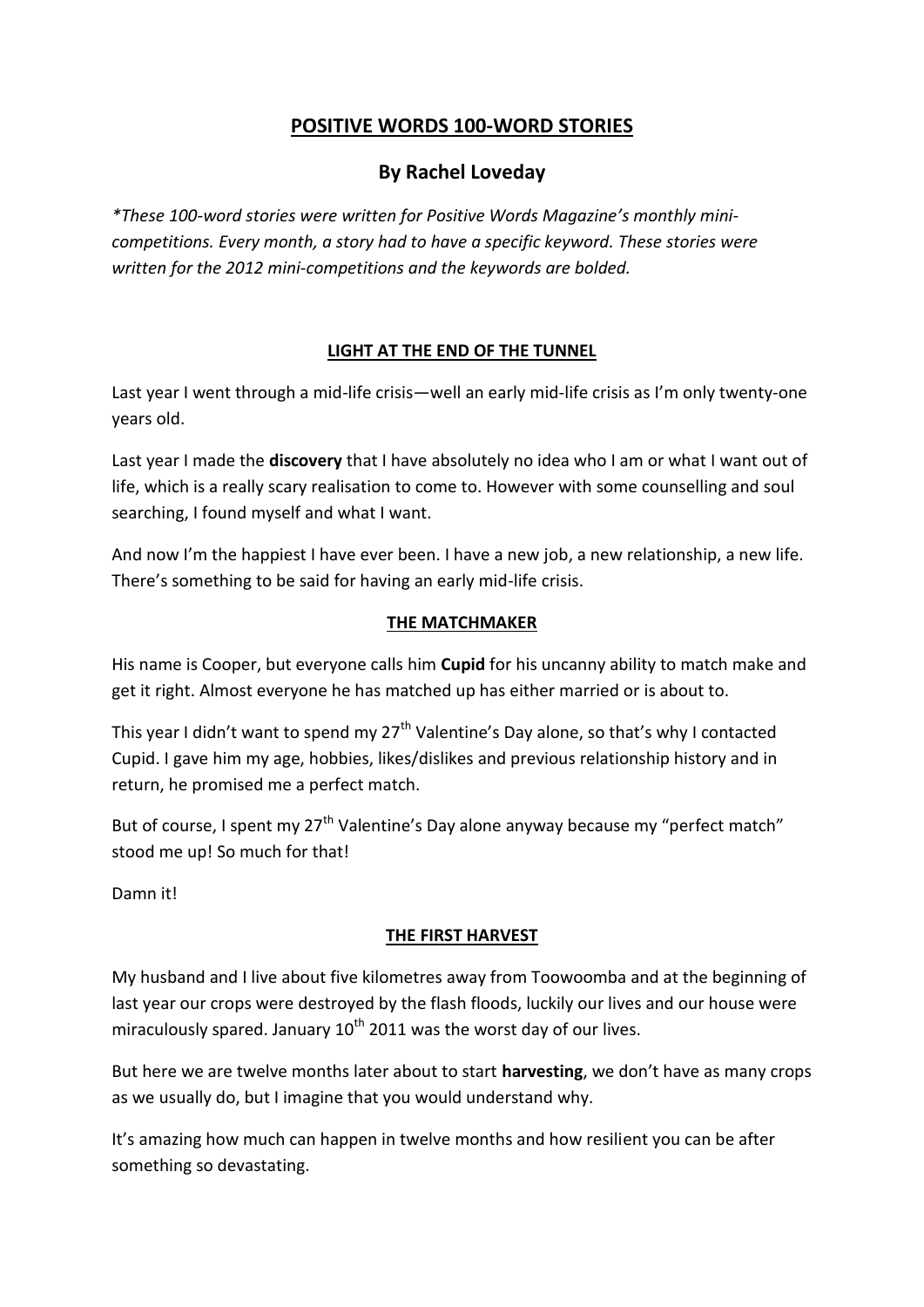# **THE MAGICIAN'S ASSISTANT**

When I was a little girl, I believed in **magic**.

I was amazed at the magician's ability to pull a rabbit out of a top hat and make his assistant disappear, but when I became a magician's assistant, I learnt the truth about the magic.

But today I had to believe because my son wanted a magician at his birthday party.

After the magician turned his wand into a bunch of roses, he gave one of them to me.

"Nice trick! I haven't seen that one in a while." I whispered in his ear.

"Who said it was a trick?" He asked with a cheeky smile.

#### **AN ETERNAL FRIEND**

It's amazing how much a **goldfish** can mean to a little girl.

A goldfish can be a nuance to an adult who has to look after it but to a little girl it can be a friend, a confidante, a good listener, despite having no ears. My daughter named hers "James" and she loves him.

That is the reason why I'm going to the effort to replace James in the middle night, I found the original James dead this morning whilst doing my chores.

I hope to God that Olivia doesn't wake up.

# **BLISS**

The feeling of **contentment** doesn't usually last long in the field of medicine.

I get up at 5am and work my arse off for twelve hours to keep some patients alive, to help others with various medical problems and sometimes I have to explain to a distraught family why their loved one died-I hate that part of the job most of all.

So how do I find contentment? By finding the little things that get me through the day which are eating chocolate, reading the daily newspaper and cuddling my boyfriend. I feel real contentment if I can manage to do all three.

The last day I managed that was last week, hopefully today I can end the dry spell.

# **VISION**

I don't know what it's like to be **blind** and I hope I never do.

I see blind people walking in the mall with their canes, guide dogs and loved ones. I wonder what it would be like, how hard it must be, what they're missing out on. I know they adapt and find their own ways to live, but I can't imagine it would be easy.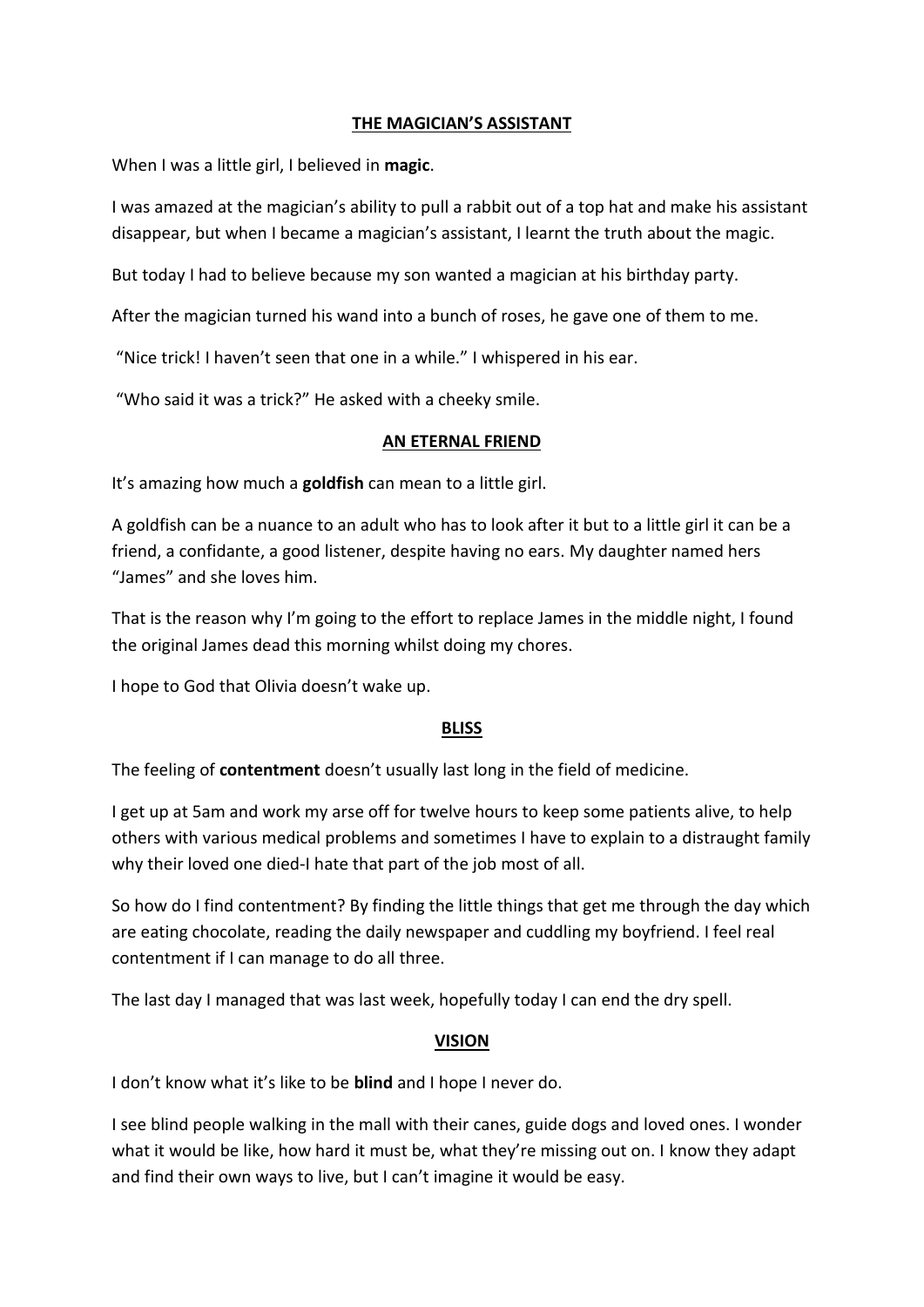I thank God for the gift of my vision and I thanked Charlie at the Guide Dog Training Association for finding a place for me. I can help out and give back.

#### **UNDERDOG**

I was never a pretty girl, boys never wanted to date me, I'm smart and despite studying my arse off for four years at uni, I only ended up with dead end jobs.

But that all changed when I wrote my first book. It has been on the bestseller list for the last twelve months, I have fans who love having their picture taken with me and want my autograph and next week I will get to brag about my fabulous life at my high school reunion, I'll be all dolled up and I'll have my handsome husband with me!

I really showed them!

Who's the **underdog** now!?

# **LONELY, LITTLE RICH GIRL**

It's not always easy being **rich**. People think I have an easy life. That I have no financial, physical or mental worries, that I have it all, but the grass isn't always greener.

I'm single because I can't trust men, because they know who I am and majority of the time, they only want my money. I have people constantly telling me I should give money to charity that I don't need money, I have had people con me. They also think that because I'm rich that I have no feelings or that I'm a bad person.

It's not true.

# **DIRECTIONS**

All I see on road signs are **arrows.** Arrows pointing left, right, straight ahead and even one to turn around and go back.

I travel alot for work, I have a good job (I guess). People think I have a glamorous lifestyle because I travel and get to stay in five-star motels, but I'm lonely and want a different life.

And now, after driving for two hours, I'm at a crossroads, literally! I've decided today is the day I quit, drive away and never come back. I can either go left, right or straight ahead.

I just wish someone could make my mind up for me and tell me what direction I should go in.

#### **ENGAGEMENT RING**

I'm so happy! I'm 30 and I'm finally engaged! I thought it would never happen! I'm marrying a smart and handsome man after nearly giving up on dating because it seemed like no one wanted me!